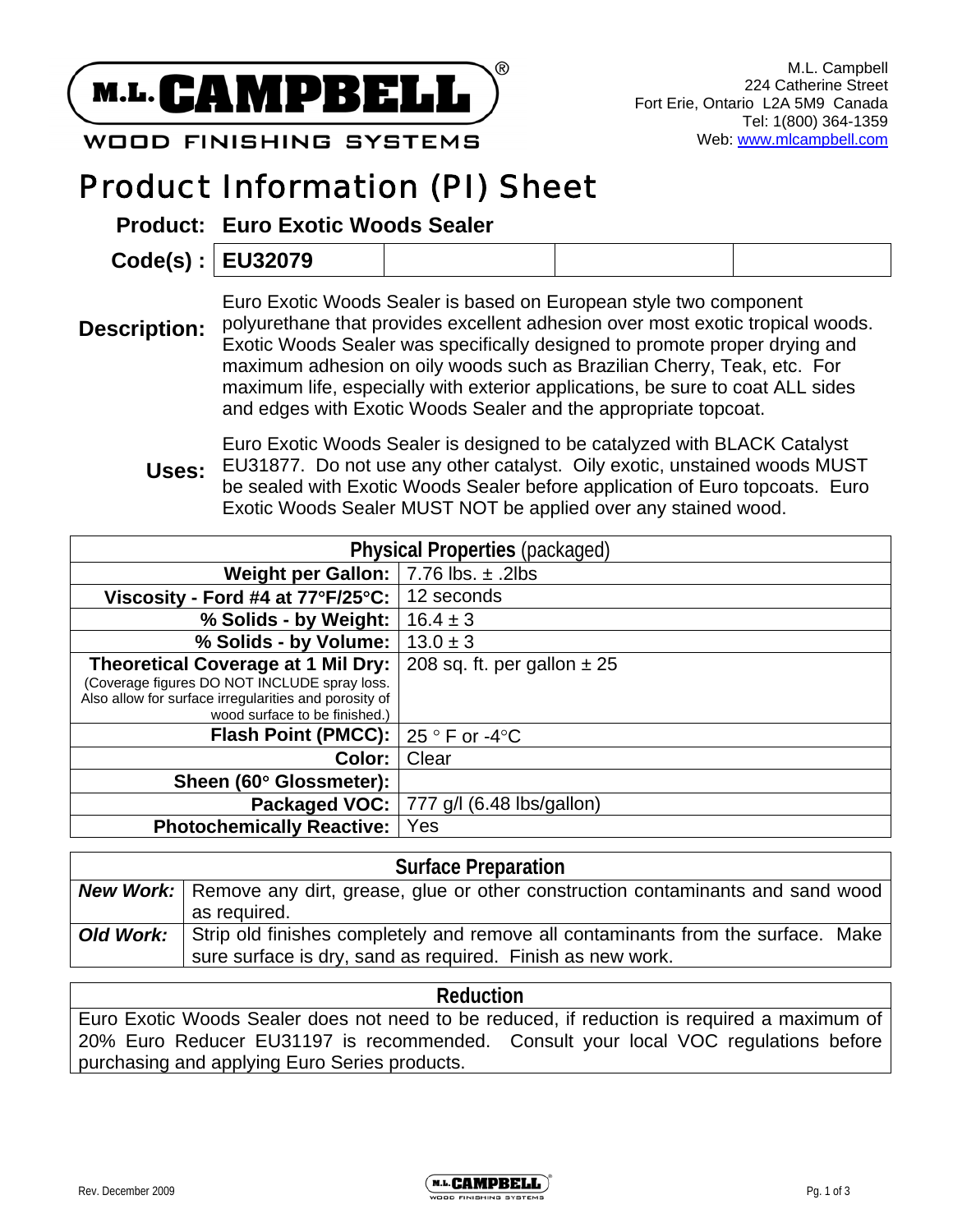#### **Mixing**

Euro Exotic Woods Sealer has been developed to cross link with Euro BLACK catalyst EU31877. Mixing ratio is 1:1 or one parts Euro Exotic Woods Sealer to one parts BLACK catalyst. Always mix before using. No waiting time after mixing is required. Reduce as indicated in previous section. Pot life is up to eight (8) hours. Product viscosity will rise as pot life expires. Do not attempt to extend pot life with further reduction.

## **Application Procedure**

The purpose of the Exotic Woods Sealer is to provide a continuous barrier between the oily wood and the topcoat(s). Sanding of the sealer coat(s) may result in burning through the sealer film, which would allow direct contact between the oily wood and the Euro Series topcoat(s). Therefore, sanding of the sealer coat(s) is not recommended. To avoid the need to sand the sealer coat(s), apply using the following method.

Apply first coat of Catalyzed Exotic Woods Sealer. Within 2 to 3 hours (without sanding) apply  $2^{nd}$  coat of sealer. Wait an additional 3 hours (no more than 8 hours, without sanding\*), apply 1<sup>st</sup> coat of desired Euro Series topcoat. Let dry overnight, then sand with maximum 320-grit silicon carbide paper. Apply additional Euro Series topcoat(s). Refer to topcoat Product Information (PI) sheet for application instructions.

\*If any Euro Exotic Woods Sealer coat has dried for longer than 8 hours, it MUST be sanded with maximum 320-grit sandpaper and re-coated with one additional coat of Exotic Woods Sealer before applying Euro Series topcoat(s).

## **Equipment Clean Up**

- Use Euro Reducer EU31179 to clean up all equipment.
- Dispose of dirty solvent and cleaning rags in a safe and approved manner.

|                                        | Drying Times (at $77^\circ$ F or $25^\circ$ C) |
|----------------------------------------|------------------------------------------------|
| <b>Dry to Touch:</b> 1-2 Hours         |                                                |
| <b>Sanding Dry:</b> 8 Hours            |                                                |
| <b>Stacking Dry:</b> $  12 - 24$ hours |                                                |

#### **Packaging/Shipping**

Available Units: | Quarts, Gallons and Pails.

# **Shelf Life and Storage**

- Package life is (4) four years.
- Store in a cool dry area in the original sealed containers.
- Do not store around any source of flames or sparks.
- Spills should be cleaned up with non-sparking tools and inert absorbent material.

| <b>DOT Classification</b> |                  |         |  |  |
|---------------------------|------------------|---------|--|--|
| Flammable Liquid          | <b>Red Label</b> | UN 1263 |  |  |
|                           |                  |         |  |  |
| .<br>$\cdots$             |                  |         |  |  |

| וו ח<br>.<br>M.<br>- |            |  |                             |  |
|----------------------|------------|--|-----------------------------|--|
|                      | . വൈ<br>JN |  | - 11<br>nr<br>. .<br>$\sim$ |  |